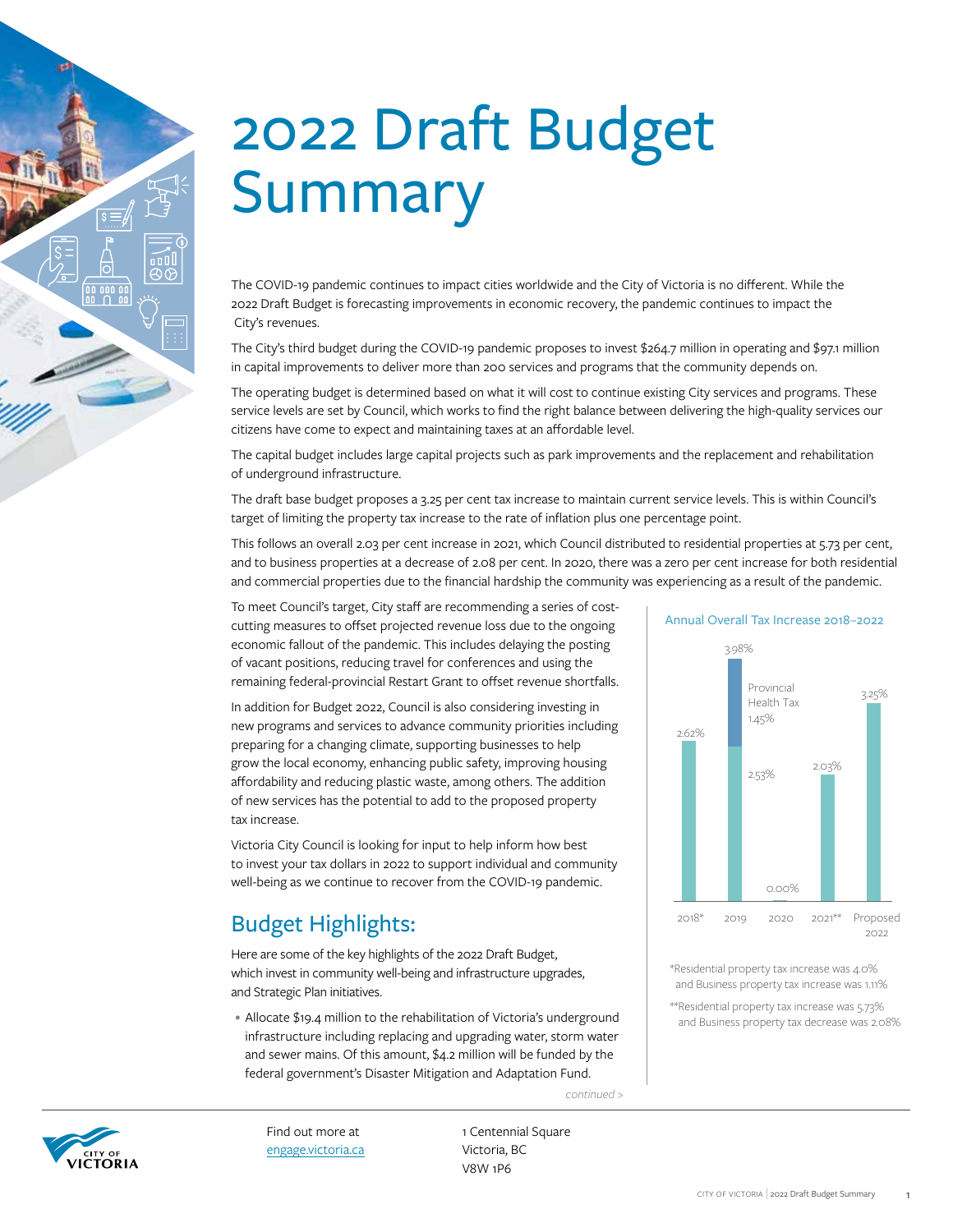# 2022 Draft Budget Summary

# Budget Highlights, continued:

- Deliver climate action initiatives in Victoria's Climate Leadership Plan to reduce emissions by 80 per cent and transition to 100 per cent renewable energy by 2050. Invest \$5.1 million to deliver initiatives in the Climate Leadership Plan such as the Green Fleet Plan and the Electric Vehicle Strategy.
- Incentivize development of rental housing and look for further opportunities to expedite and simplify development processes for affordable rental housing. Focus on implementing the Victoria Housing Strategy and increasing Missing Middle housing choice for renters and owners.
- Complete a new state-of-the-art, post-seismic Fire Hall and Emergency Operations Centre on Johnson Street to replace the current fire headquarters building on Yates Street. The new public safety building is being built under an agreement reached with local developer Dalmatian Developments Limited Partnership, a Jawl Residential and Nadar Holdings Ltd. venture, as part of a new mixed-use development that also includes 120 new affordable rental units being built above the firehall with funding from BC Housing.
- Continue to focus on public safety with \$53.8 million as the City's share of VicPD's proposed base budget, \$18.6 million for fire services and \$2.7 million for bylaw and licensing services.
- The Office of Equity, Diversity and Inclusion will continue to champion and support the City's goal of embedding equity in the City's policies, programs and services. The EDI Office will lead the implementation of the City's Equity Framework, as well coordinate and support implementation of cross-departmental equity-related plans such as the City's Transgender, Non-Binary, Two Spirit Inclusion Plan, Accessibility Framework, and Welcoming City Strategy.
- Invest \$6.4 million to improve City streets and an additional \$823,000 to install new accessible sidewalks or upgrade existing sidewalks.
- Invest \$520,000 to create new crossings and upgrades at Menzies and Michigan Streets, and crosswalk upgrades at Kingston and Montreal Streets. An additional \$255,000 will be invested in traffic calming measures such as speed humps, curb extensions or medians to enhance pedestrian crossings and safety. As well, \$592,000 will go towards new traffic signal safety upgrades and installation.
- Allocate \$13 million to implement the Bicycle Master Plan, which will include construction of the Fort Street, Government Street, Montreal Street, Superior Street and Gorge Road cycling corridors in 2022. In addition, the design will be developed for the Pandora Avenue East corridor that will be constructed in 2023.
- Invest \$592,000 to install four new drinking fountains and improve infrastructure in City parks, including new park furniture.
- Allocate \$450,000 to develop the Beacon Hill Park Transportation, Circulation and Accessibility Plan, and \$535,000 to restore natural areas in Victoria parks.
- Continue to support the design, production and installation of public art through the City's Artist in Residence program, Indigenous Artist in Residence program, Commute: Bus Shelter Art program, Commercial Alley Outdoor Art Gallery, and Kiosk program, and a Public Art Symposium. In addition, champion the literary arts with the annual City of Victoria Butler Book Prize and Children's Book Prize and support the Poet Laureate and Youth Poet Laureate programs.
- Provide \$4.2 million in community-driven initiatives and economic activity with the City's suite of grant programs that include Direct Award Grants, Strategic Plan Grants, Festival Investment Grants, Community Garden Volunteer Grants and Great Neighbourhood Grants.
- Allocate \$525,000 to provide free bus passes to Victoria youth and another \$50,000 for transit shelter upgrades.
- Invest \$700,000 in building upgrades to Victoria's neighbourhood community centres in 2022, including accessibility improvements at Fairfield Gonzales Community Centre, and an energy-efficient HVAC upgrade at Oaklands Community Centre.
- Allocate approximately \$50.2 million for reserves and capital investment including transfers to the affordable housing reserve, building and infrastructure reserve, gas tax reserve and debt reduction.

## Proposed Property Tax Breakdown

|       | 1.15% City Operations                 |
|-------|---------------------------------------|
|       | 2.02% Police Operations               |
|       | 0.08% Greater Victoria Public Library |
| 3.25% | Proposed Property Tax Increase        |

# Your City Budget. Have Your Say.

Share your priorities for investment in Victoria's 2022 Draft Budget.

# Join the conversation.

[engage.victoria.ca](http://engage.victoria.ca)

# Online Survey

Learn what's proposed in the 2022 Draft Budget and share your feedback by completing our online survey by **Tuesday, November 23**.

# 2022 Virtual Budget Town Hall **Wednesday, November 17 6:30 p.m. at [victoria.ca](http://victoria.ca)**

Provide your feedback directly to Council during this live webcast.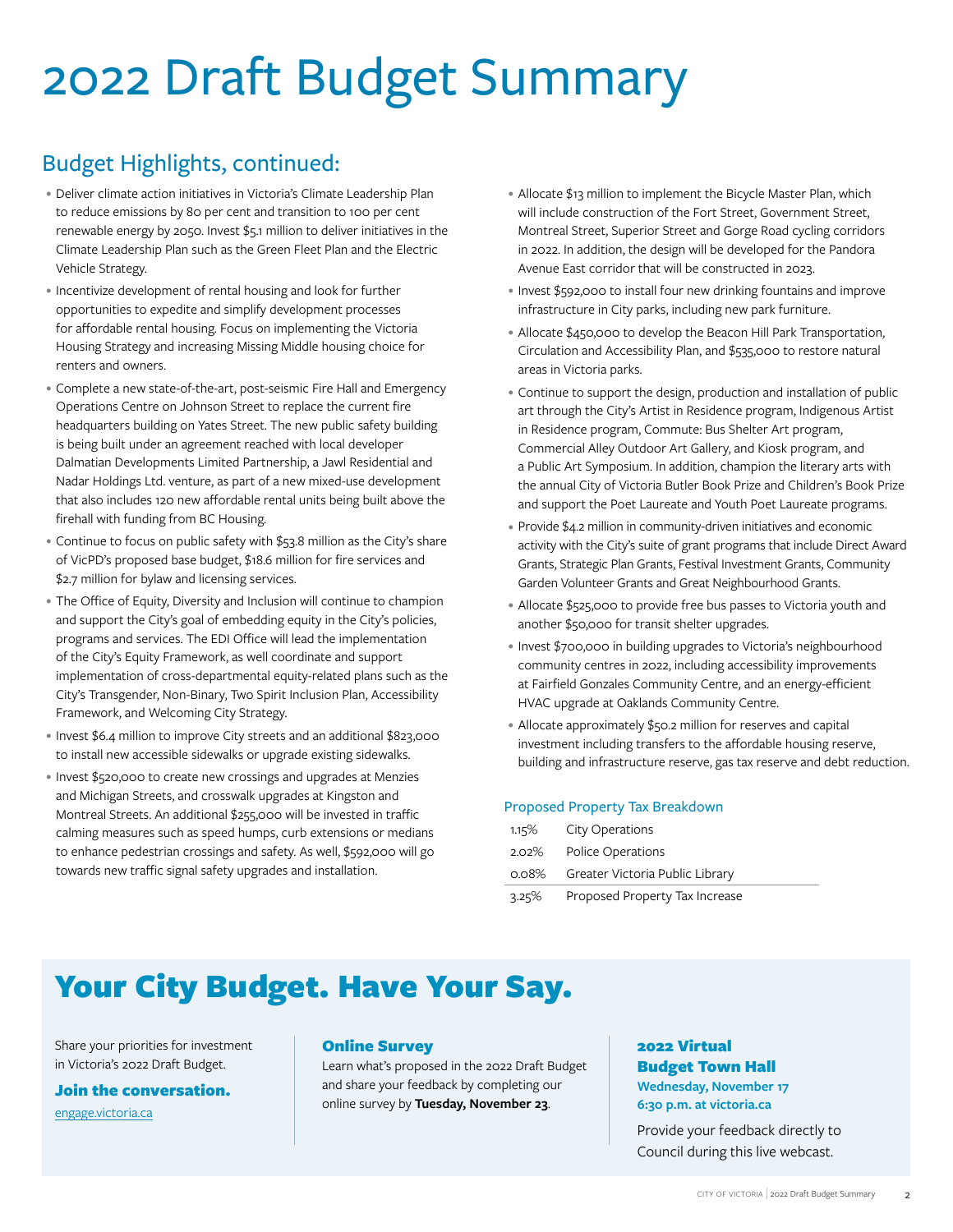# Your City Budget: How does it work?

The City of Victoria is growing and changing. With these changes come added pressures on City services and infrastructure. The City's 2022 Draft budget looks to adapt to change and balance competing priorities while continuing to provide the high-quality services our citizens have come to expect. Doing so within available financial resources, and the ability of the taxpayer to pay, is top priority.

## What is a city budget?

Like your own personal budget, the City's budget is divided into two types of expenses – operating and capital.

The operating budget includes daily or regular expenses to keep things running smoothly. In your household, these would be things such as gas for your vehicle or groceries for your family. For the City, this includes garbage collection, clean water, and the maintenance of facilities like Crystal Pool and community centres, to name a few.

Capital expenses are one-time purchases or upgrades as an investment for the future – things like renovations for your home or new appliances. For the City, capital expenses include things like road improvements, park upgrades or equipment needed to maintain roads or respond to emergencies.

Council's Strategic Plan guides City priorities and identifies the actions to achieve these over four years. The budget allocates funding for the priorities set out by Council in the Strategic Plan.

# How is the operating budget determined?

The operating budget is the largest portion of the City's budget, at \$264.7 million for 2022. It is determined based on what it will cost to continue existing City services and programs at service levels set by Council. The City's operating and utility budgets include capital funding and reserve savings that provide annual funding to ensure the city's infrastructure is maintained for residents today, and the future.

## How is the capital budget determined?

The capital budget for the City is \$97.1 million for 2022. A number of factors are taken into consideration when creating each year's capital budget including master plans such as the Parks and Open Spaces Master Plan, transportation plans, and the City's Strategic Plan. Other factors include:

- safety considerations (traffic calming and crosswalks as an example)
- replacement costs
- age and condition of current City assets
- maintenance history
- risk assessment (what are the possible risks if this asset were to fail?)
- coordination with other capital projects (a stormwater main replacement might trigger updated curbs and sidewalks, so that a road is only dug up once)
- future capacity needs

When creating new assets, staff and Council will also consider what the annual operating and maintenance costs will be.

# What happens when a capital project is not completed in a given budget year?

If a capital project that is underway is not completed in a given year, it is automatically rolled over into the work plan for the following year.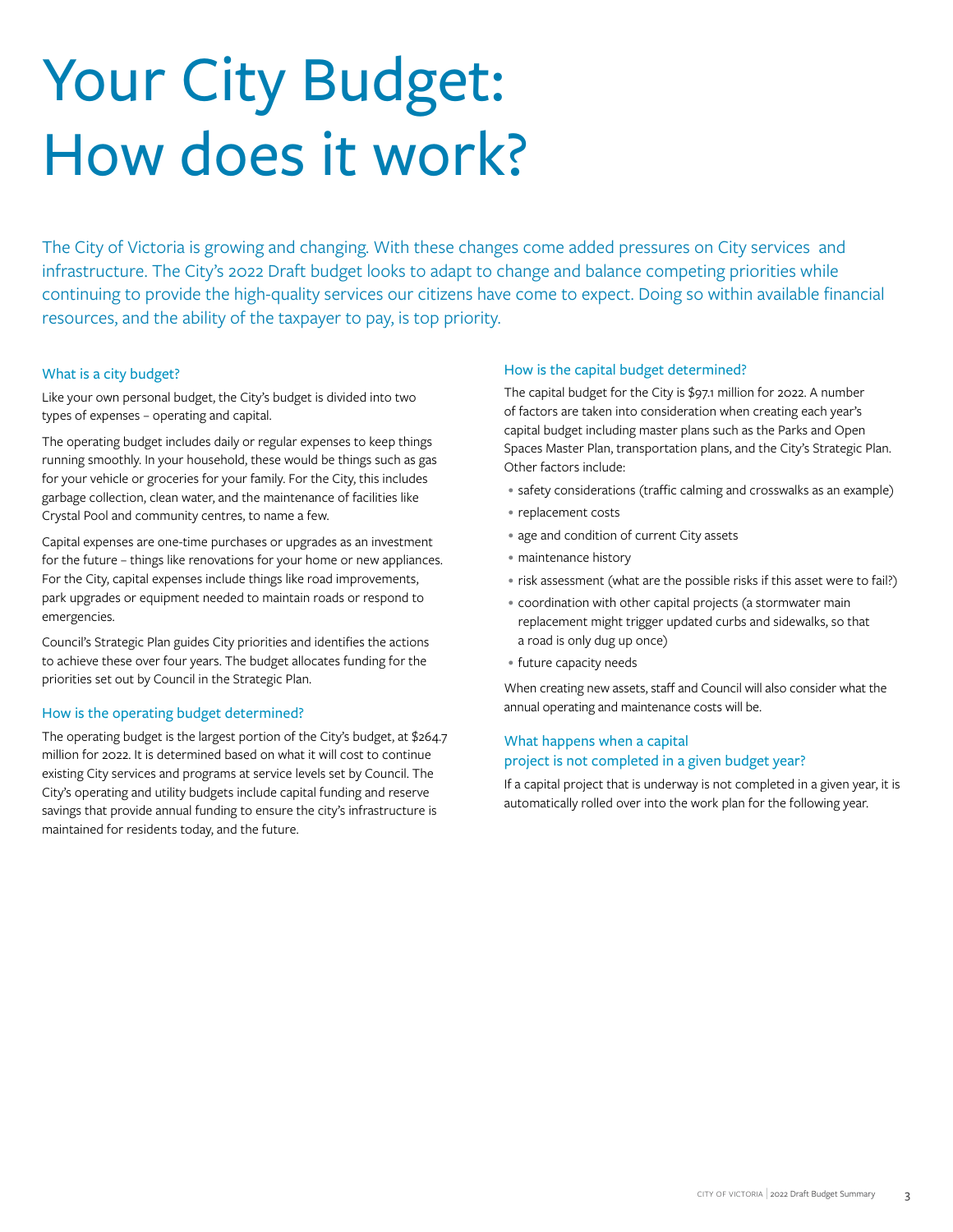# Strategic Priorities

Council has established the following eight Strategic Priorities for the City from 2019 to 2022:



1. Good Governance and Civic Engagement



5. Health, Well-Being and a Welcoming City



2. Reconciliation and Indigenous Relations



6. Climate Leadership and Environmental Stewardship





3. Affordable Housing 4. Prosperity and Economic Inclusion



7. Sustainable Transportation



8. Strong, Liveable Neighbourhoods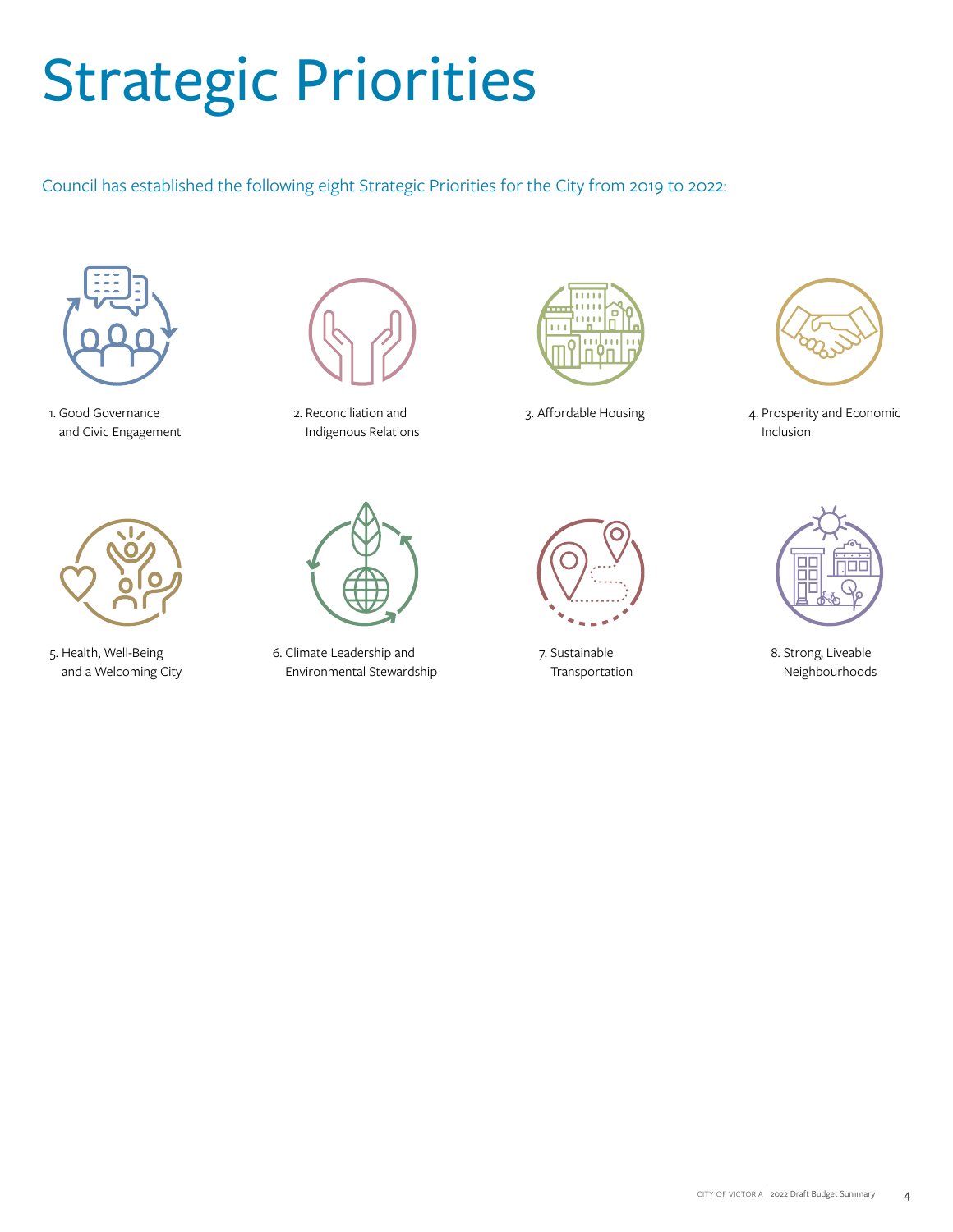# Highlights of City Services

# **Maintain:**

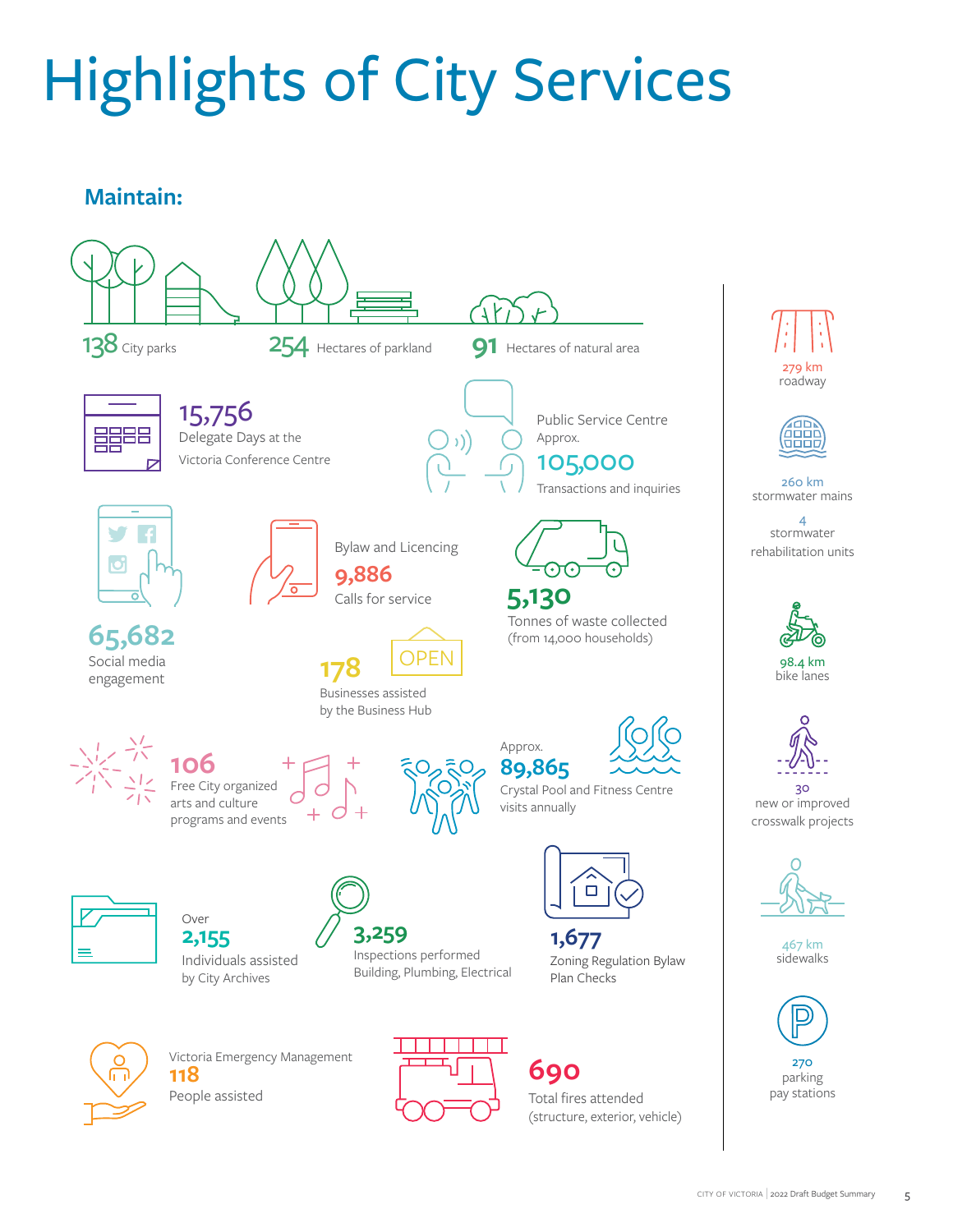# Revenues

Similar to most Canadian municipalities, taxation is the largest source of revenue, financing the majority of the services provided by the City. Every property owner in British Columbia must pay property taxes based on the value of their property, unless the property is specifically exempted by provincial statute.

The revenue budget totals \$264.7 million. The City's revenue is generated mainly from taxation at \$163.0 million. User fees form the next significant portion of revenue collected by the City at \$48.6 million. In accordance with the Community Charter, municipal governments set fees and charges by bylaw to cover the costs of providing that service to the public. The fees charged must be for the services delivered and designed not to generate a surplus and are supported by bylaws.

The remaining revenue consists of parking fees and fines revenue that provide the City with \$17 million in revenue, followed by cost recoveries of \$14.2 million, which includes recovery from Esquimalt for our amalgamated Police Department; other income at \$13.1 million, which includes revenue from the conference centre, real estate, investment interest, and revenue from property taxes for stormwater utility; grants at \$5.8 million and funding from reserves at \$3.0 million.

### Consolidated Revenue by Type

2022 Budget Funding Sources (\$264.7 million)



# **Taxation**

Property taxes represent the most significant funding source within taxation at \$153 million. Grants in lieu of taxes at \$7.1 million form the next significant portion of taxation, followed by special assessments at \$2.1 million and parcel taxes at \$616,000.

### Taxation Revenue by Type

2022 Budget Funding Sources (\$163.0 million)



# User Fees and Charges

The second largest source of revenue is user fees and charges that are charged for the use of city services. The City operates the water distribution systems for both the City of Victoria and the Township of Esquimalt. Water utility fees and charges represent \$22.9 million out of the total user fees and charges budget of \$48.6 million. Sewer utility fees and charges are the second largest source of user fees at \$7.6 million, followed by stormwater utility fees and charges at \$5.9 million, permits and licenses at \$5.2 million, solid waste and recycling at \$3.4 million, recreation fees at \$2.8 million and other user fees and charges at \$854,000. Other user fees and charges include fees for rezoning, records, plan searches, fire prevention and sale of hanging baskets.

### User Fees and Charges Revenue by Type

2022 Budget Funding Sources (\$48.6 million)



# Parking Fees and Fines

The City of Victoria operates five parkades, three surface lots and has nearly 2,000 on-street parking spaces downtown that are budgeted to generate approximately \$17.0 million in revenue for 2022. The budget includes revenue from on street and surface lots at \$8.8 million, which is the largest parking revenue source. This is followed by parkade parking at \$4.6 million and parking violations at \$3.6 million.

# Parking Fees and Fines Revenues by Type

2022 Budget Funding Sources (\$17.0 million)

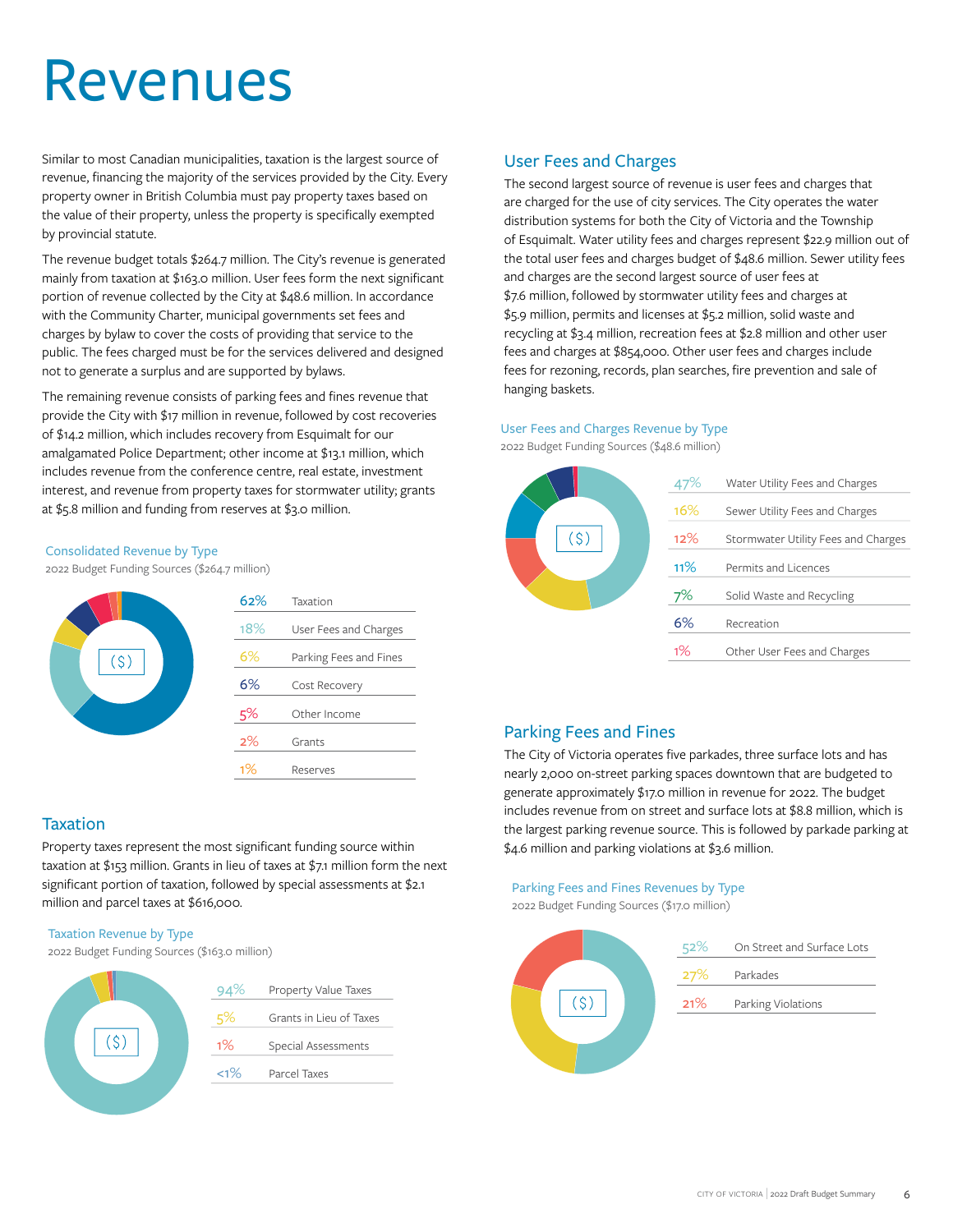# Revenues

# Cost Recovery

The City's cost recovery budget is at \$14.2 million in 2022, with the majority of the recovery at about \$8.5 million for Esquimalt's share of policing costs for our amalgamated Police Department. Internal recoveries at \$4.0 million include costs related to overhead for Police and self-funded utilities such as water, sewer and stormwater. The City also recovers costs from outside external agencies in the amount of \$1.7 million.

# Cost Recovery Revenue by Type

2022 Budget Funding Sources (\$14.2 million)



# Other Income

Other income is comprised of a variety of revenue sources. The Victoria Conference Centre's revenue of \$3.9 million is primarily comprised of event cost recovery paid by event organizers of \$1.6 million, as well as revenue generated from parking and room rentals. Investment income is at \$3.0 million. Miscellaneous revenue is \$2.3 million and includes revenue from tax certificates, tax penalties, bus shelter advertising, and revenue from Save-On-Foods Memorial Centre. The revenue from the City's real estate leases amount to approximately \$1.9 million and the transfer from property taxes to Stormwater Utility is \$1.4 million. The City receives \$621,000 for cost sharing which includes income received by other Police forces and from Burnside/Gorge for annual capital contribution.

# Other Income by Revenue by Type

2022 Budget Funding Sources (\$13.1 million)



| $30\%$ | VCC.                                         |
|--------|----------------------------------------------|
| 23%    | Investment Income                            |
| 18%    | Miscellaneous                                |
| 14%    | Commercial Lease                             |
| 10%    | Transfer from Property Taxes<br>- Stormwater |
|        | Cost Sharing                                 |

# **Grants**

This year, the City's budget includes the annual funding from the Federal Government's gas tax program which is approximately \$3.8 million and the Provincial Traffic Fine Revenue at about \$1.9 million.

# Grants Revenues by Type

2022 Budget Funding Sources (\$5.8 million)



# Reserves

The purpose of setting aside funding in reserves is to provide funding for various future expenditures, to ensure sufficient future funds are available and to smooth the annual tax increase. For 2022, one of the city's mitigation strategies is to use the remaining funds or \$1.74 million from the Restart Grant received from the Province in 2021 to help offset losses as a result of COVID-19. Police Reserves provide funding for operating projects carried forward into 2022. Funding of \$405,000 from the City's Financial Stability Reserve, which holds carry forward funding from prior year unspent budgets, will continue City initiatives including transportation initiatives and elections. Climate Action Reserve funding is \$170,280 for climate mitigation and adaptation strategies that target energy and GHG reductions. The Art in Public Place reserve provides \$150,000 for art in public spaces and expands opportunities for artists and the public to participate in the process and the Tree Replacement Reserve funding of \$65,000 for continuing the initiative of additional tree planting.

### Reserves Revenues by Type

2022 Budget Funding Sources (\$3.0 million)

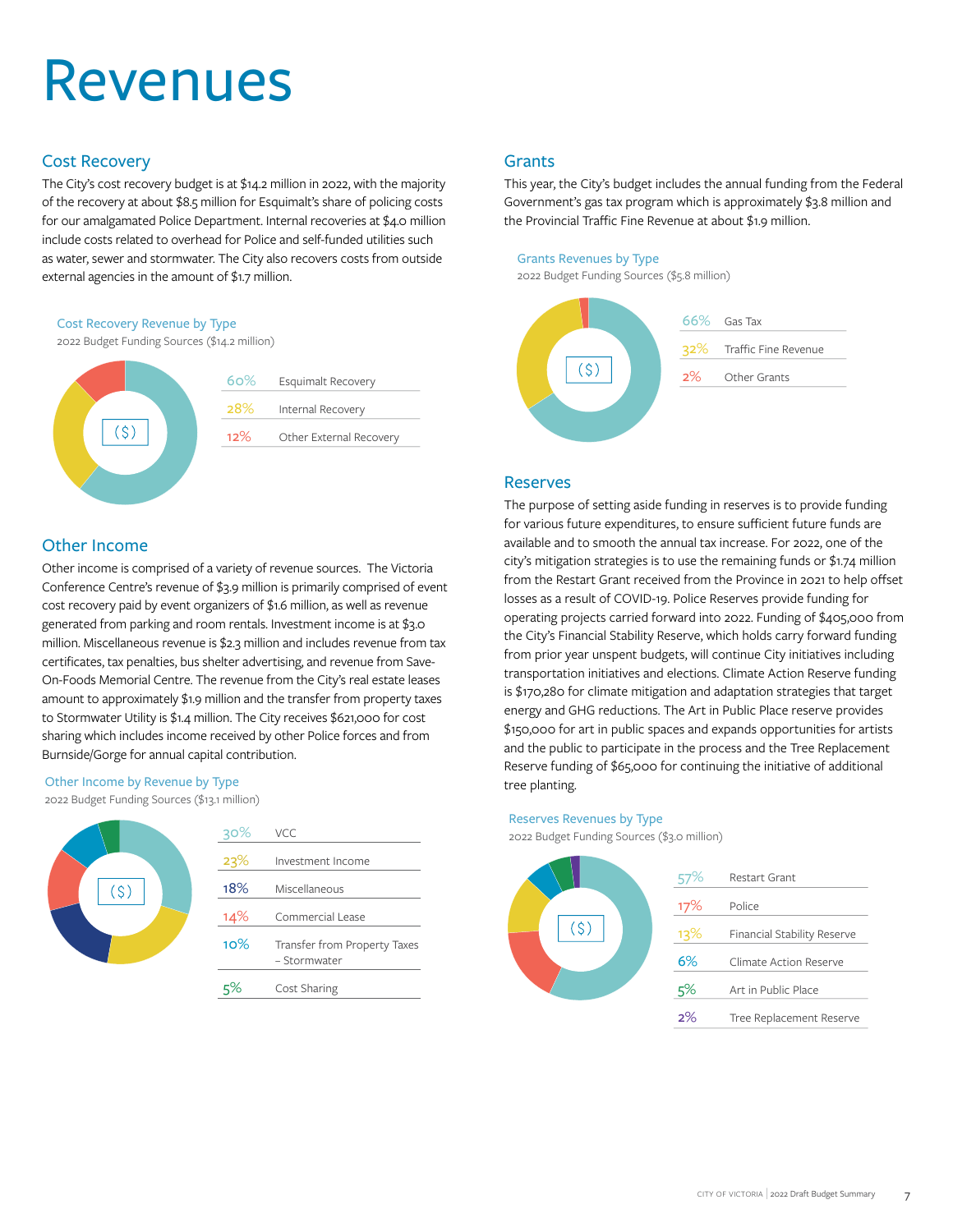# Operating Budget

The City of Victoria provides services to the community by incurring operating costs and capital costs. With each service, the capital costs of any equipment, infrastructure or facility needed to deliver the service must be considered in addition to the ongoing operational and labour cost of providing that service.

Like most municipalities, the City is faced with balancing rising costs, limited resources and providing more and higher level of services to its citizens. To achieve this balance through the budget process, departments undertake re-analysis of budget needs, endeavour to find economies and efficiencies that are expected of a prudent budgeting process. Staff explore opportunities to increase efficiencies throughout the City's operations focusing on providing better service to the community and reducing expenditures.

The graph below outlines the operating expenditures by type:

### Operating Expenditures by Type

2022 Budgeted Expenditures (\$264.7 million)



#### The graph below outlines the expenditures by function:

#### Operating Expenditures by Function

2022 Budgeted Function Expenditures (\$264.7 million)

| Transfers to General Reserves                     |
|---------------------------------------------------|
| Parks, Recreation and Facilities                  |
| Water Utility                                     |
| General Government                                |
| Engineering and Public Works                      |
| Victoria Fire Department                          |
| Parking Services                                  |
|                                                   |
|                                                   |
| Sewer Utility                                     |
| Business and Community Relations                  |
| Stormwater Utility                                |
| Sustainable Planning<br>and Community Development |
| Greater Victoria Public Library                   |
| Solid Waste & Recycling                           |
| <b>Bylaw Services</b>                             |
|                                                   |

## This graph shows the budget change from 2021 to 2022 for operating expenditures by function:

# Operating Expenditures by Function

Budget Trends 2021 –2022